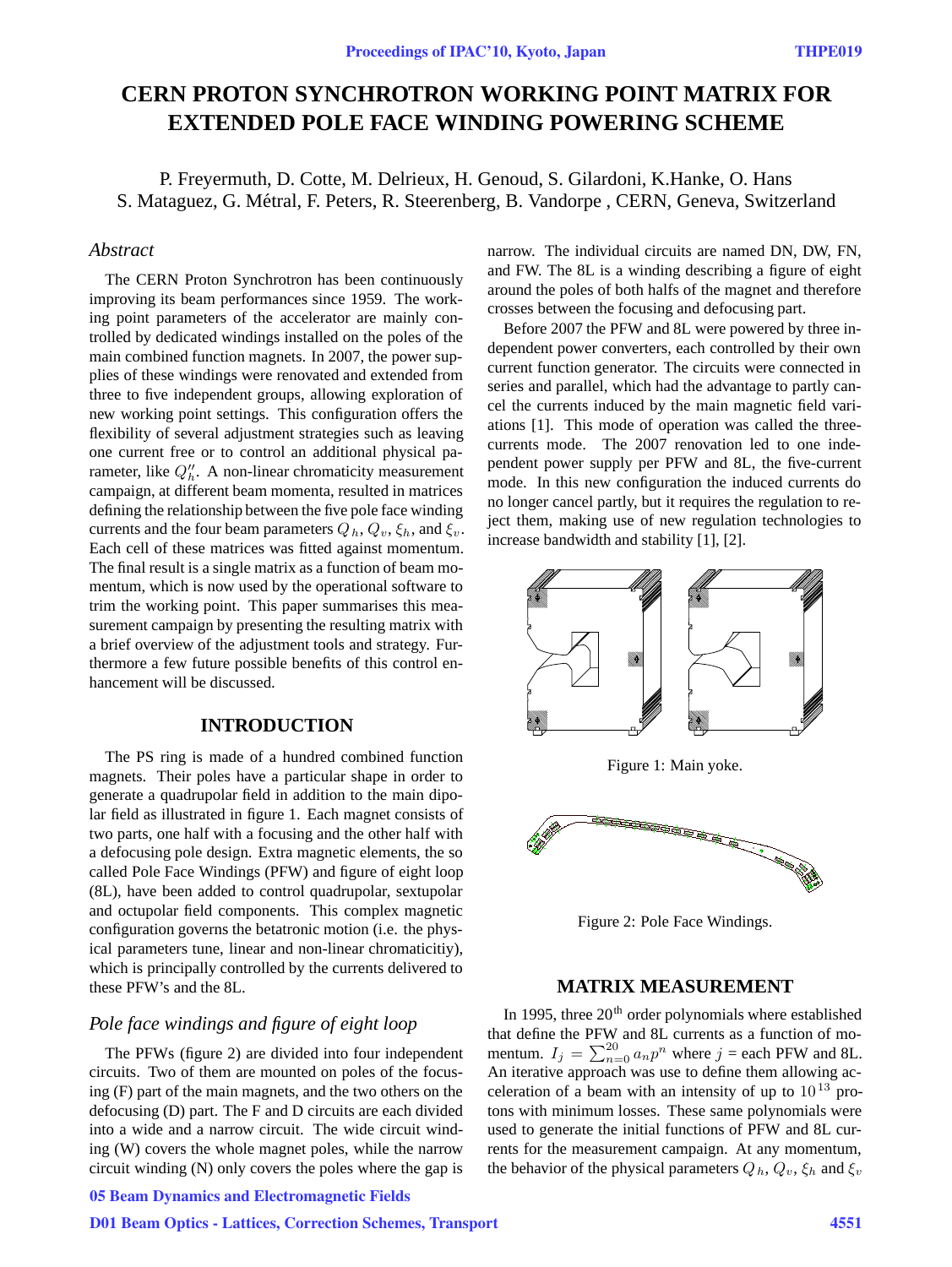is supposed to vary linearly with respect to small current variations around the initialized reference currents. Every physical parameter variation can be defined as a linear combination of the current variations in each circuit, i.e.  $\Delta par_i = \sum_{j=1}^5 b_j I_j$  where  $\Delta par_i = Q_h, Q_v, \xi_h, \xi_v$  and j identifies the circuit of PFW and 8L. The coefficients  $b_j$ are momentum dependent and have to be determined by measurements. At each momentum, a working point reference is measured for the initial current functions. Then a well defined variation on each current is programmed and the working point is re-measured. In this way, for every momentum, a  $4 \times 5$  matrix can be built (1), of which an example is given in table 1.

$$
\begin{pmatrix}\nQ_h \\
Q_v \\
\xi_h \\
\xi_v\n\end{pmatrix}_p = M(4 \times 5)_p \begin{pmatrix}\nI_{FN} \\
I_{FN} \\
I_{DN} \\
I_{SL}\n\end{pmatrix}
$$
\n(1)

#### *Measurement procedure*

The measurements were done at seven different momenta using distinct magnetic cycles for each momentum. A single bunch of  $5.10^{11}$  protons was accelerated up to the desired plateau and used to perform the tune measurements.

On the measurement plateau of approximately hundred milliseconds, positive and negative offsets were applied on the currents of each of the 4 PFW and 8L independently in order to measure the resulting offsets on the tune and chromaticity.

#### *Chromaticity measurement*



Figure 3: Example of chromaticity determination from tune measurements.

The tune values were obtained from the tune measurement system, while the non-linear chromaticity was determined by the tune variation caused by different programmed momentum offsets. The tune values were then fitted against the momentum offset using an  $n<sup>th</sup>$  order polynomial:  $Q_{(h,v)} = \sum_{i=1}^{n} a_i \left(\frac{\Delta P}{P}\right)^i$ , as illustrated in figure 3. The order  $n$  of this polynomial function was chosen to obtain the best fit.

#### *Measurement results*

Table 1 represents the measurements done for a beam momentum of 2.12 GeV/c. Each cell contains the value of the current offset on a circuit over the offset measured on a physical parameter. The same measurements were repeated for all momenta mentioned in table 2.

|                 | $\Delta Q_h$ | $\Delta Q_v$ | $\Delta \mathcal{E}_h$ | $\Delta \mathcal{E}_v$ |
|-----------------|--------------|--------------|------------------------|------------------------|
| $\Delta I_{FN}$ | 0.02149      | $-0.00923$   | 0.79164                | $-0.52457$             |
| $\Delta I_{FW}$ | 0.02958      | $-0.01905$   | $-0.06723$             | 0.05509                |
| $\Delta I_{DN}$ | $-0.01991$   | 0.03870      | 0.47934                | $-0.69336$             |
| $\Delta I_{DW}$ | $-0.01781$   | 0.02586      | $-0.10773$             | 0.13304                |
| $\Delta I_{8L}$ | $-0.00739$   | 0.00794      | 0.00098                | 0.00106                |

Table 1: 2.12 GeV/c transfer matrix.

| $\mathbf{I}$ |  |  | Λ |  |  |
|--------------|--|--|---|--|--|

Table 2: Measurement momenta in GeV/c.

## *Results per couple parameter - circuit*

To obtain a single matrix that can be used over the entire momentum range of the PS, each value in each matrix cell for the seven matrices was fitted using an exponential equation (2) where  $B$  represents the global dipolar field (B) in Tesla. Figures 4(a), 4(b), 4(c) and 4(d) represent the measurement points corresponding to each cell of the seven matrices together with the exponential fit.

$$
\frac{\Delta par_i}{\Delta I_j} = aB^b \tag{2}
$$

## **FINAL RESULTS**

Table 3 presents the parameters  $a$  and  $b$  in (2) for each cell of the matrix.

| Matrix cell                          | $\alpha$    | h          |  |
|--------------------------------------|-------------|------------|--|
| $\Delta Q_H \Delta I_{FN}$           | 34.99689    | $-1.07076$ |  |
| $\Delta Q_H \Delta I_{FW}$           | 24.64516    | $-0.97139$ |  |
| $\Delta Q_H \Delta I_{DN}$           | $-17.3456$  | $-0.97714$ |  |
| $\Delta Q_H \Delta I_{DW}$           | $-17.4251$  | $-0.99547$ |  |
| $\Delta Q_H \Delta I_{8L}$           | $-6.80339$  | $-0.98612$ |  |
| $\Delta Q_V \Delta I_{FN}$           | $-15.2404$  | $-1.07551$ |  |
| $\Delta Q_V \Delta I_{FW}$           | $-14.6549$  | $-0.95949$ |  |
| $\Delta Q_V \Delta I_{DN}$           | 69.07055    | $-1.08337$ |  |
| $\Delta Q_V \Delta I_{DW}$           | 22.68724    | $-0.97956$ |  |
| $\Delta Q_V \Delta I_{8L}$           | 9.662390    | $-1.02653$ |  |
| $\Delta \xi_H \Delta I_{FN}$         | 1024.789    | $-1.03632$ |  |
| $\Delta \varepsilon_H \Delta I_{FW}$ | $-15.9811$  | $-0.76467$ |  |
| $\Delta \xi_H \Delta I_{DN}$         | 414.5541    | $-0.97748$ |  |
| $\Delta \xi_H \Delta I_{DW}$         | $-37.0519$  | $-0.83247$ |  |
| $\Delta \xi_H \Delta I_{8L}$         | 0.015882    | $-0.40170$ |  |
| $\Delta \varepsilon_V \Delta I_{FN}$ | $-626.882$  | $-1.02394$ |  |
| $\Delta \varepsilon_V \Delta I_{FW}$ | 865.5609    | $-1.30197$ |  |
| $\Delta \varepsilon_V \Delta I_{DN}$ | $-613.057$  | -0.97968   |  |
| $\Delta \varepsilon_V \Delta I_{DW}$ | 560.6163    | -1.12489   |  |
| $\Delta \varepsilon_V \Delta I_{8L}$ | $6.23 E+12$ | -5.26391   |  |

Table 3: Final matrix values.

05 Beam Dynamics and Electromagnetic Fields D01 Beam Optics - Lattices, Correction Schemes, Transport